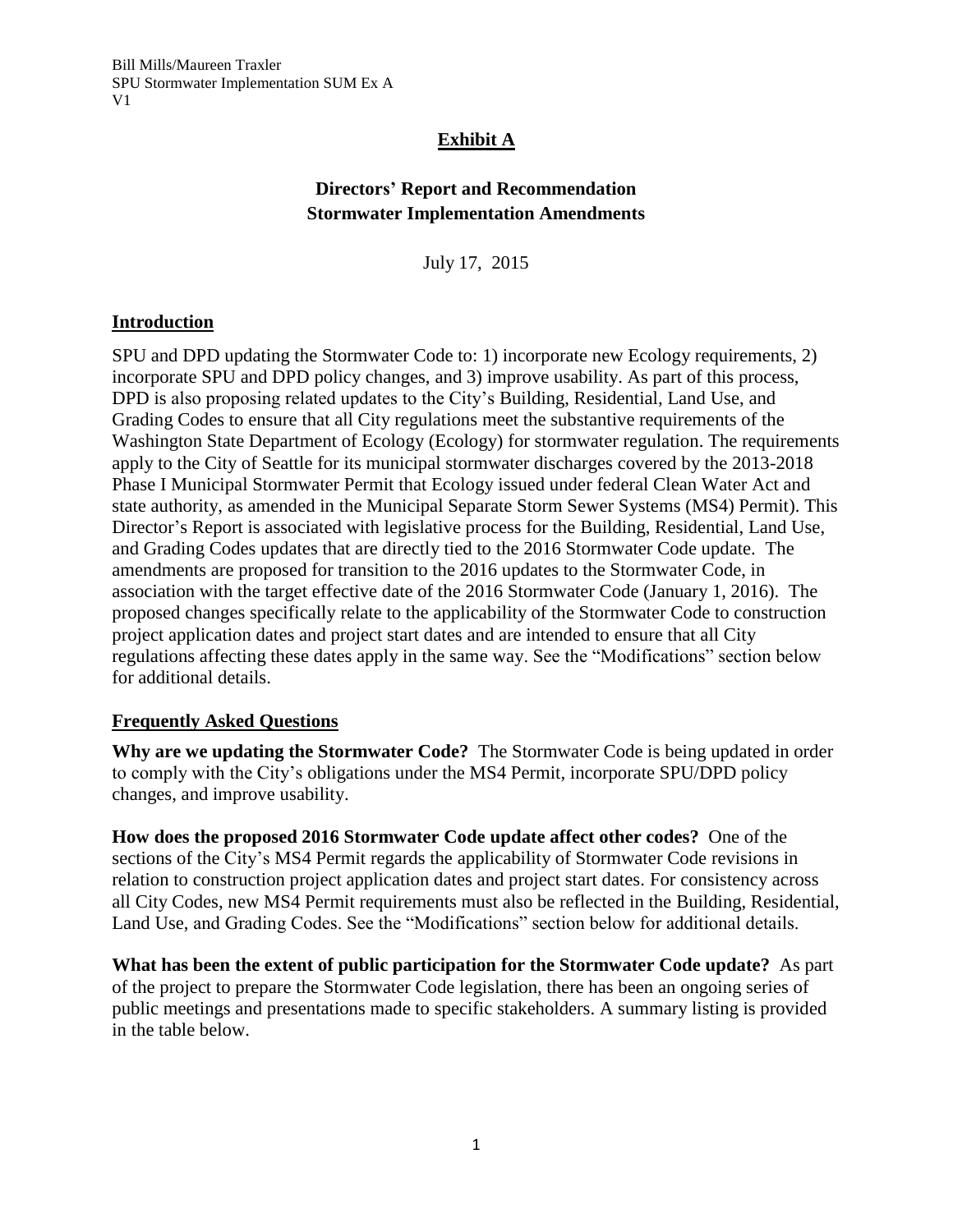| <b>Date</b>             | Group                                                      |
|-------------------------|------------------------------------------------------------|
| January 24, 2013        | <b>Thornton Creek Alliance</b>                             |
| March 18, 2013          | <b>External User Stakeholders</b>                          |
| May 8, 2013             | Master Builders Association of King and Snohomish Counties |
| May 9, 2013             | <b>Fauntleroy Watershed Council</b>                        |
| June 27, 2013           | Seattle Builders Council Master Builders Association       |
| <b>November 7, 2013</b> | <b>Public Open House</b>                                   |
| November 19, 2013       | <b>Thornton Creek Alliance</b>                             |
| November 26, 2013       | North Seattle Industrial Association                       |
| December 17, 2013       | <b>King County</b>                                         |
| June 3, 2014            | <b>Public Meeting</b>                                      |
| June 5, 2014            | Seattle Builders Council Master Builders Association       |
| June 11, 2014           | American Council of Engineering Companies (ACEC)           |
| July 15, 2014           | Washington Society of Landscape Architects (WASLA)         |
| July 16, 2014           | Master Builders Association (MBA)                          |
| July 17, 2014           | American Society of Civil Engineers (ASCE)                 |
| July 18, 2014           | American Public Works Association (APWA)                   |
| August 13, 2014         | <b>Urban Forestry Commission</b>                           |
| January 26, 2015        | Puget Soundkeeper Alliance (PSA)                           |
| February 24, 2015       | North Seattle Industrial Association                       |
| March 19, 2015          | SPU Developer Services Advisory Committee                  |
| June 3, 2015            | <b>Urban Forestry Commission</b>                           |
| June 10, 2015           | <b>Public Meeting</b>                                      |

## **Modifications to Related Regulations**

The modifications being proposed for the Building, Residential, Land Use, and Grading Codes are directly related to proposed modifications to the Seattle Stormwater Code to achieve equivalency with MS4 Permit requirements. In a parallel ordinance to amend the Seattle Stormwater Code (Chapters 22.800 – 22.808), the City proposes to add a new section to the Stormwater Code (SMC 22.800.100) for transition to the 2016 updates to that code. In association with its target effective date of January 1, 2016, the 2016 Stormwater Code update includes new language regarding the applicability of Code revisions in relation to specified project permit application and construction dates. The 2016 Stormwater Code update will apply to permit applications submitted on or after January 1, 2016. In addition, for projects considered under the current Stormwater Code before amendment, if construction has not started by June 30, 2020, the 2016 Stormwater Code update will apply. This revision was added to achieve equivalency with the MS4 Permit requirements (which apply to areas that discharge to the City's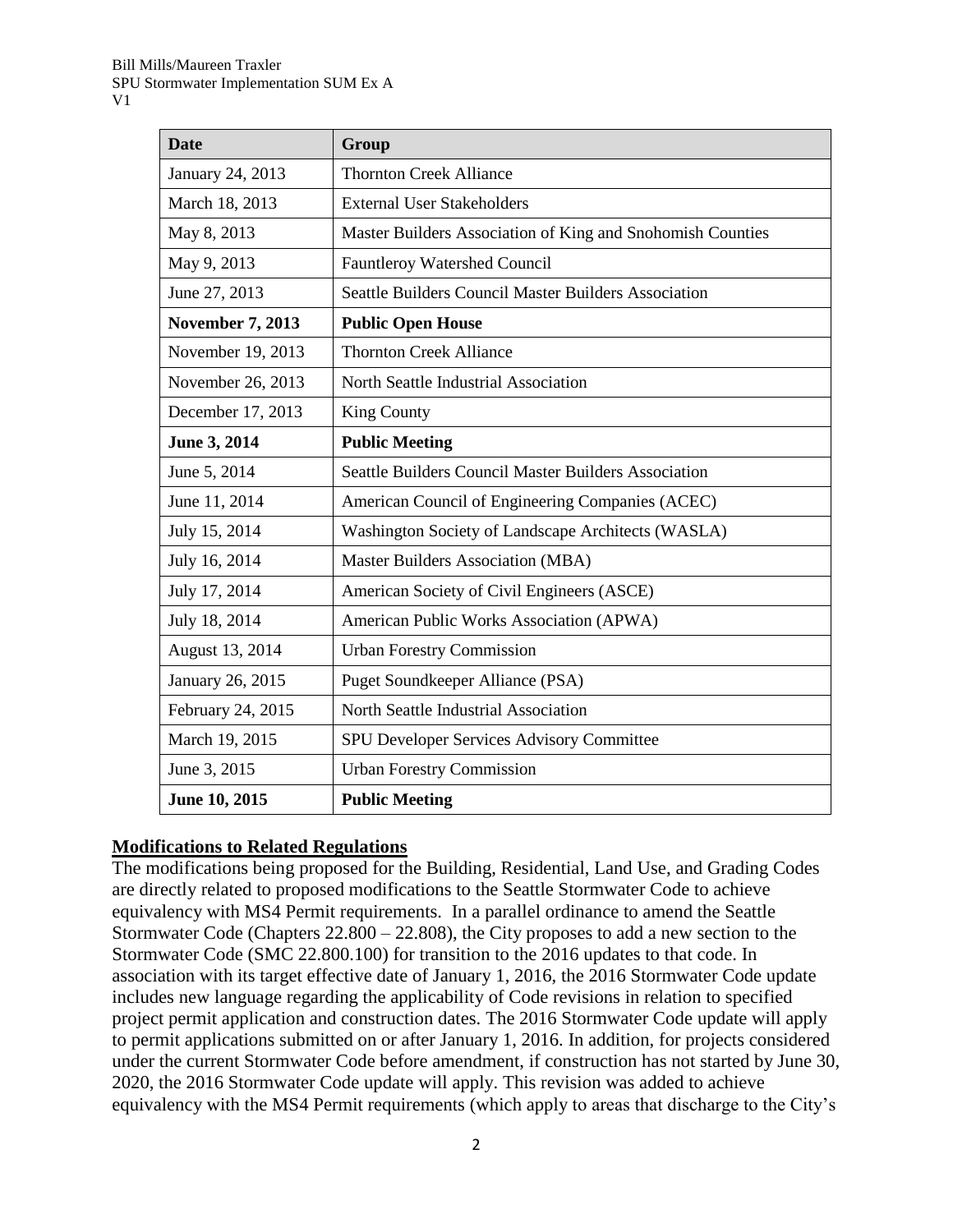Bill Mills/Maureen Traxler SPU Stormwater Implementation SUM Ex A V1

municipal stormwater system) and affects both building and master use permits (including short plats).

The modifications being proposed for the Building, Residential, Land Use and Grading Codes as part of this legislation are provided below.

- 1. Revised Land Use Code Effect of preliminary plat approval (23.22.028): The proposed revision adds references to the new Stormwater Code Section 22.800.100, making the vesting language for preliminary full subdivision plat approvals subject to the new Stormwater Code as provided in Section 22.800.100.
- 2. Revised Land Use Code Council determination of final plat (23.22.074): The proposed revision adds a reference to the new Stormwater Code Section 22.800.100 to Section 23.22.074.A, making Council determination of whether a full subdivision final plat meets the requirements of state law and the Seattle Municipal Code that were in effect at the time of preliminary plat approval subject to the new Stormwater Code as provided in Section 22.800.100.
- 3. Revised Land Use Code Director's decision (23.24.050): For short subdivisions, the proposed revision adds a reference to the new Stormwater Code Section 22.800.100 to Section 23.54.050.C, which now says that short plats are deemed to meet the requirements of the Land Use Code for five years following the date of the Director's decision except as changed by the new Stormwater Code as provided in Section 22.800.100.
- 4. Revised Land Use Code Expiration and renewal of Type I and II Master Use Permits (23.76.032): Section 23.76.032 generally says that a Master Use Permit expires three years from the date a permit is approved for issuance, with various exceptions. Those exceptions would now include a new exception in subsection 23.76.032.A.1.h for permits that may expire earlier pursuant to the new Stormwater Code as provided in Section 22.800.100.
- 5. Revised Building Code Expiration of permits (106.9): The proposed revision states that expired permits are subject to Section 22.800.100 of the Stormwater Code.
- 6. Revised Building Code Renewal of permits (106.10): The proposed revision provides that applications for renewal of building permits received on or after January 1, 2016 will be subject to the Stormwater Code in effect when the renewal application is received if construction hasn't begun.
- 7. Revised Building Code Reestablishment of expired permits (106.11): The proposed revision provides that applications for reestablishment of permits that were expired for less than one year are subject to the Stormwater Code in effect when the renewal application is received if construction hasn't begun.
- 8. Revised Residential Code Expiration of permits (R105.9): The proposed revision states that expired permits are subject to Section 22.800.100 of the Stormwater Code.
- 9. Revised Residential Code Renewal of permits (R105.10): The proposed revision provides that applications for renewal of building permits received on or after January 1, 2016 will be subject to the Stormwater Code in effect when the renewal application is received if construction hasn't begun.
- 10. Revised Residential Code Reestablishment of expired permits (R105.11): The proposed revision provides that applications for reestablishment of permits that were